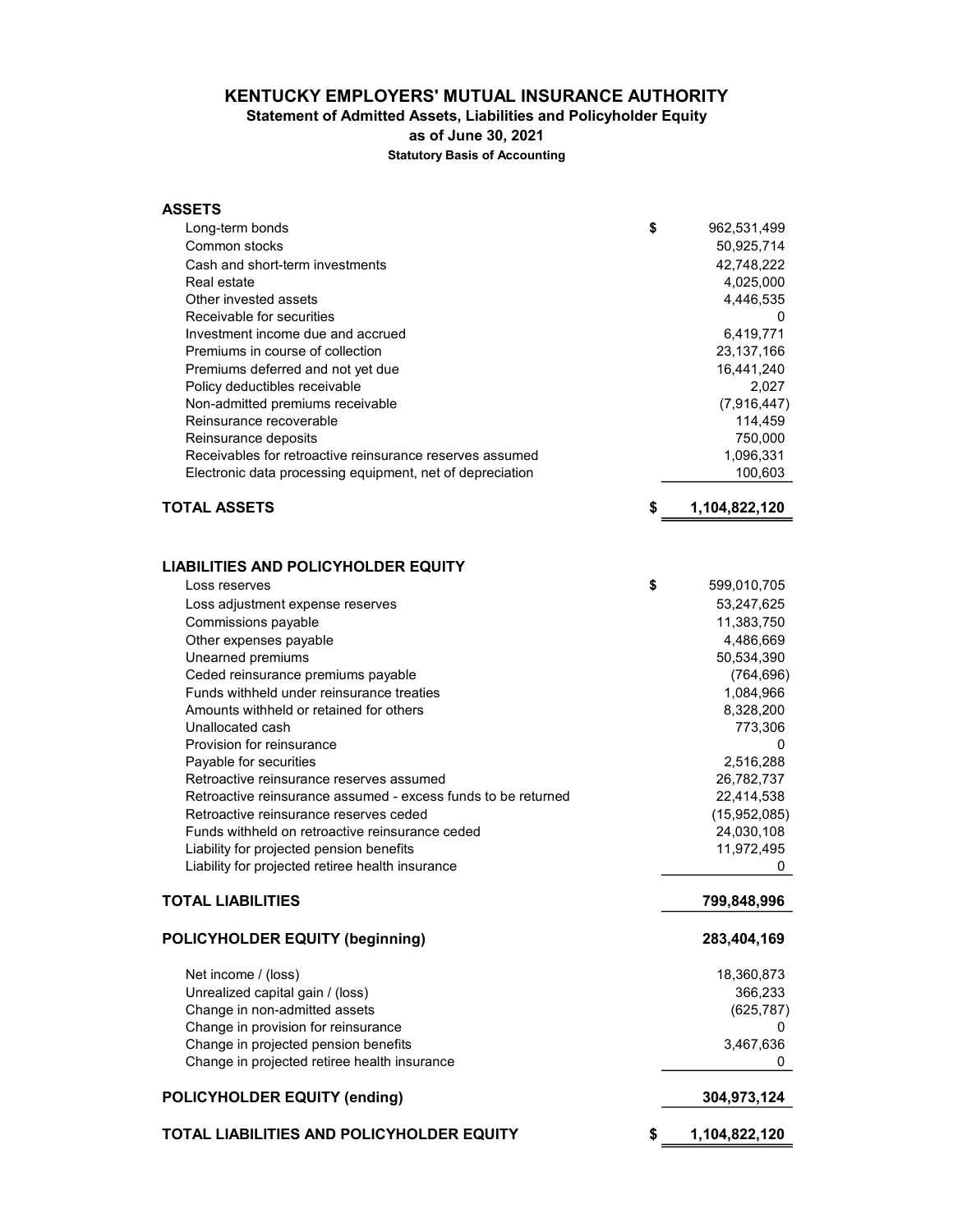# KENTUCKY EMPLOYERS' MUTUAL INSURANCE AUTHORITY

Statement of Income

for the six months ended June 30, 2021

Statutory Basis of Accounting

| Net premiums earned                                  | \$<br>61,117,253 |
|------------------------------------------------------|------------------|
| <b>Deductions</b>                                    |                  |
| Losses incurred                                      | 34,760,955       |
| Loss expenses incurred                               | 12,459,326       |
| Underwriting expenses incurred                       | 14,596,707       |
| <b>Total deductions</b>                              | 61,816,988       |
| Net underwriting gain / (loss)                       | (699, 735)       |
| Net investment income earned                         | 15,602,184       |
| Net realized investment gains / (losses)             | 5,299,703        |
| Net periodic pension and postretirement benefit cost | (1,261,402)      |
| Retroactive reinsurance ceded expense                |                  |
| Bad debts and other income / (expenses)              | (579, 877)       |
| <b>NET INCOME / (LOSS)</b>                           | \$<br>18,360,873 |